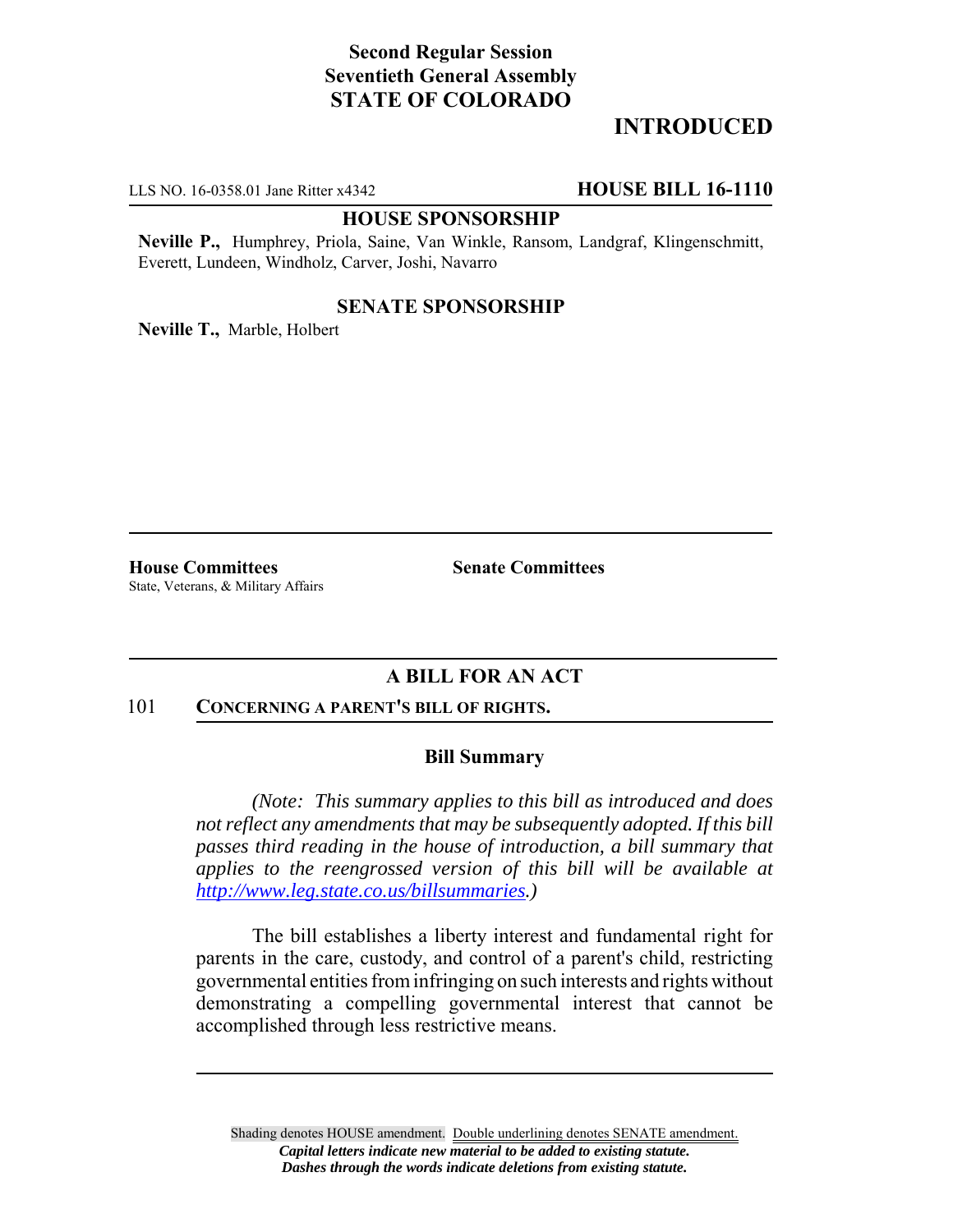| $\mathbf{1}$   | Be it enacted by the General Assembly of the State of Colorado:         |
|----------------|-------------------------------------------------------------------------|
| $\overline{2}$ | <b>SECTION 1.</b> In Colorado Revised Statutes, add article 16 to title |
| 3              | 14 as follows:                                                          |
| $\overline{4}$ | <b>ARTICLE 16</b>                                                       |
| 5              | <b>Parent's Bill of Rights</b>                                          |
| 6              | 14-16-101. Short title. THE SHORT TITLE OF THIS ARTICLE IS THE          |
| 7              | "PARENT'S BILL OF RIGHTS".                                              |
| 8              | 14-16-102. Definitions. As USED IN THIS ARTICLE, UNLESS THE             |
| 9              | <b>CONTEXT OTHERWISE REQUIRES:</b>                                      |
| 10             | (1) "MINOR CHILD" MEANS A PERSON SEVENTEEN YEARS OF AGE                 |
| 11             | OR YOUNGER.                                                             |
| 12             | (2) "PARENT" MEANS THE NATURAL OR ADOPTIVE PARENT OR                    |
| 13             | LEGAL GUARDIAN OF A MINOR CHILD.                                        |
| 14             | 14-16-103. Parental rights reserved - exceptions - application.         |
| 15             | (1) THE LIBERTY INTERESTS OF A PARENT IN THE CARE, CUSTODY, AND         |
| 16             | CONTROL OF THE PARENT'S CHILD ARE A FUNDAMENTAL RIGHT.                  |
| 17             | (2) NEITHER THE STATE NOR ANY POLITICAL SUBDIVISION OF THIS             |
| 18             | STATE, NOR ANY OTHER GOVERNMENTAL ENTITY, MAY INFRINGE ON THESE         |
| 19             | RIGHTS WITHOUT DEMONSTRATING THAT THE GOVERNMENTAL ENTITY'S             |
| 20             | COMPELLING GOVERNMENTAL INTEREST AS APPLIED TO THE PARENT IS OF         |
| 21             | THE HIGHEST ORDER AND CANNOT OTHERWISE BE SERVED THROUGH LESS           |
| 22             | RESTRICTIVE MEANS.                                                      |
| 23             | (3) NOTHING IN THIS ARTICLE IS CONSTRUED TO PROHIBIT A COURT,           |
| 24             | LAW ENFORCEMENT OFFICER OR AGENCY, OR EMPLOYEE OF ANY STATE,            |
| 25             | COUNTY, CITY OR COUNTY, OR MUNICIPAL AGENCY THAT PROVIDES CHILD         |
| 26             | WELFARE SERVICES FROM ACTING IN THE ENTITY'S OR INDIVIDUAL'S            |
| 27             | OFFICIAL CAPACITY WITHIN THE SCOPE OF THE ENTITY'S OR INDIVIDUAL'S      |